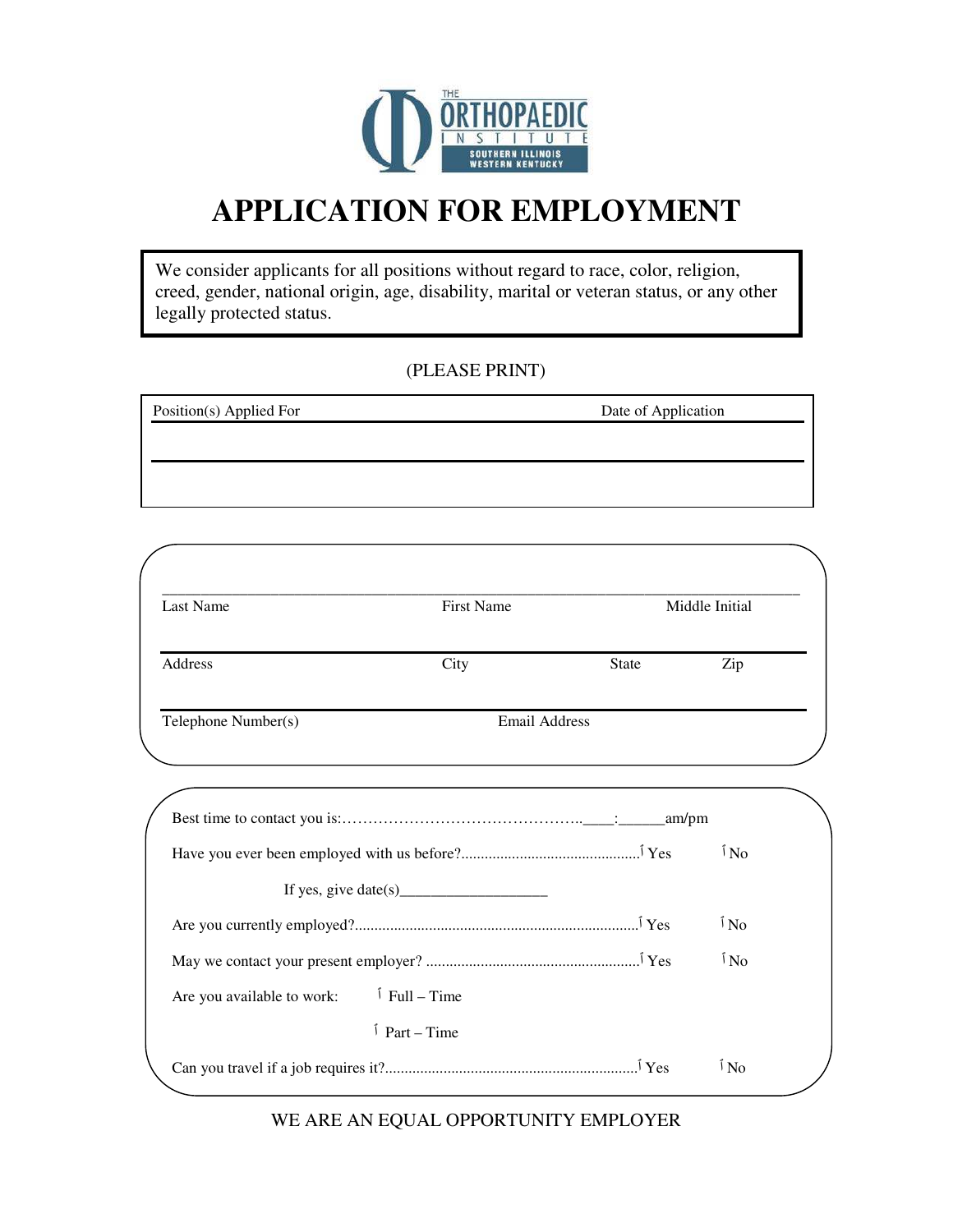#### **EMPLOYMENT EXPERIENCE\_\_\_\_\_\_\_\_\_\_\_\_\_\_\_\_\_\_\_\_\_\_\_\_\_**

Start with your present or last job. Include any job-related military service assignments and volunteer activities. You may exclude organizations which indicate race, color, religion, gender, national origin, disabilities or other protected status.

| Employer           | Dates Employed<br>$\operatorname{To}$<br>From | Job Title  |  |
|--------------------|-----------------------------------------------|------------|--|
|                    |                                               |            |  |
| Address            |                                               |            |  |
| Telephone Number   |                                               | Supervisor |  |
| Reason for Leaving |                                               |            |  |
| Work Performed     |                                               |            |  |
|                    |                                               |            |  |

| Employer           | Dates Employed<br>$\operatorname{To}$<br>From | Job Title  |  |
|--------------------|-----------------------------------------------|------------|--|
|                    |                                               |            |  |
| Address            |                                               |            |  |
| Telephone Number   |                                               | Supervisor |  |
| Reason for Leaving |                                               |            |  |
| Work Performed     |                                               |            |  |
|                    |                                               |            |  |
|                    |                                               |            |  |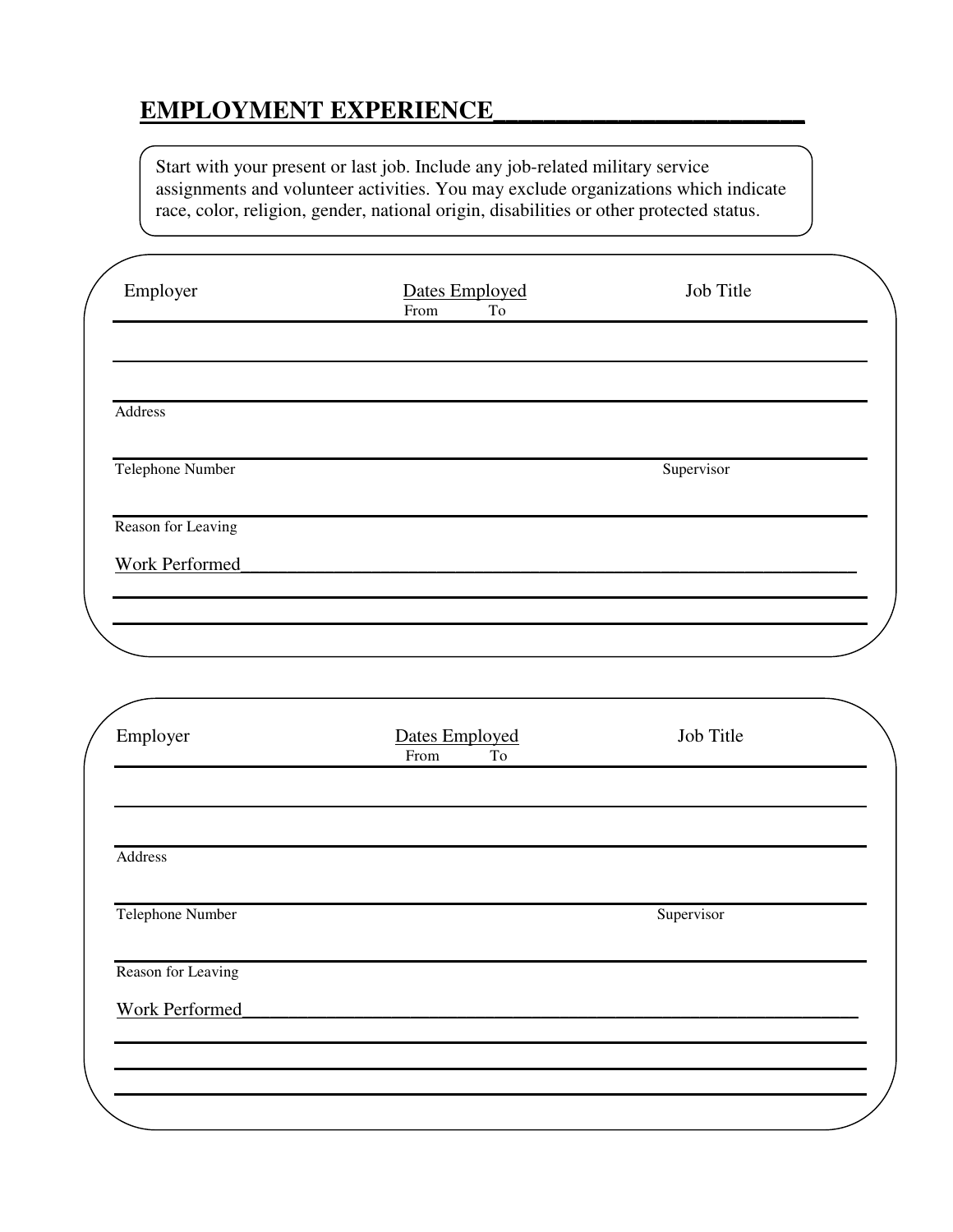| Employer                 | Dates Employed<br>From<br>To | Job Title  |
|--------------------------|------------------------------|------------|
|                          |                              |            |
| Address                  |                              |            |
| Telephone Number         |                              | Supervisor |
| Reason for Leaving       |                              |            |
| <b>Work</b><br>Performed |                              |            |
|                          |                              |            |
|                          |                              |            |

| Employer                 | <b>Dates Employed</b><br>From<br>To | Job Title  |
|--------------------------|-------------------------------------|------------|
|                          |                                     |            |
| Address                  |                                     |            |
| Telephone Number         |                                     | Supervisor |
| Reason for Leaving       |                                     |            |
| <b>Work</b><br>Performed |                                     |            |
|                          |                                     |            |
|                          |                                     |            |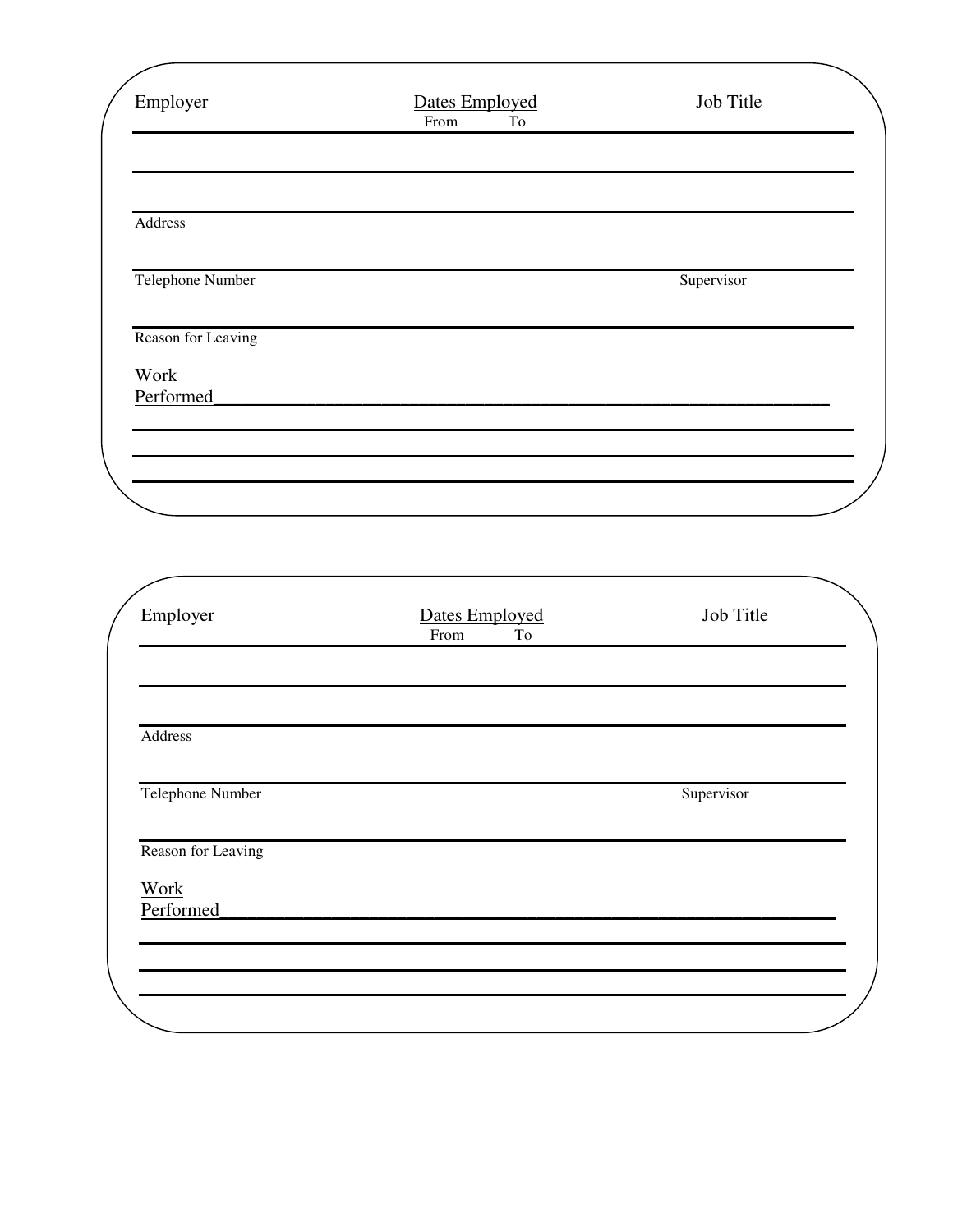### **EDUCATION**

|                                    | <b>Name and Address</b><br>of School | <b>Course of Study</b> | Year<br><b>Graduated</b> | <b>Diploma</b><br><b>Degree</b> |
|------------------------------------|--------------------------------------|------------------------|--------------------------|---------------------------------|
| <b>Elementary</b><br><b>School</b> |                                      |                        |                          |                                 |
| <b>High</b><br><b>School</b>       |                                      |                        |                          |                                 |
| Undergraduate<br><b>College</b>    |                                      |                        |                          |                                 |
| Graduate<br><b>Professional</b>    |                                      |                        |                          |                                 |
| <b>Other</b><br>(Specify)          |                                      |                        |                          |                                 |

Describe any specialized training or skill, internship, or job related experience.